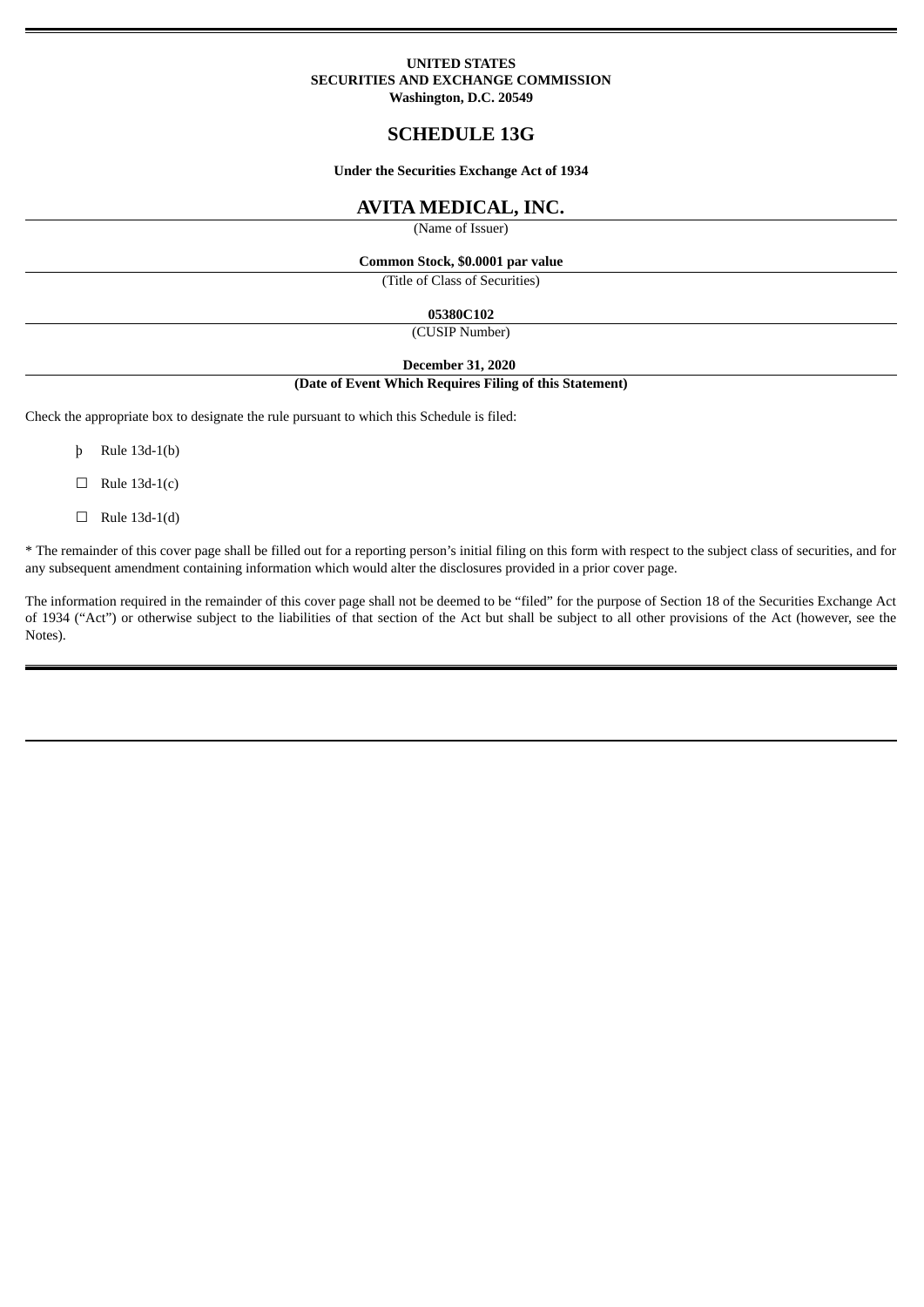## **CUSIP No. 05380C102**

| $\mathbf 1$                       | NAME OF REPORTING PERSON                                                            |                |                                 |  |  |  |
|-----------------------------------|-------------------------------------------------------------------------------------|----------------|---------------------------------|--|--|--|
|                                   | <b>Redmile Group, LLC</b>                                                           |                |                                 |  |  |  |
| $\overline{2}$                    | CHECK THE APPROPRIATE BOX IF A MEMBER OF A GROUP (SEE INSTRUCTIONS)                 |                |                                 |  |  |  |
|                                   | $(A)$ $\square$                                                                     |                |                                 |  |  |  |
|                                   | $(B)$ $\square$                                                                     |                |                                 |  |  |  |
| $\overline{\mathbf{3}}$           | <b>SEC USE ONLY</b>                                                                 |                |                                 |  |  |  |
| 4                                 | CITIZENSHIP OR PLACE OF ORGANIZATION                                                |                |                                 |  |  |  |
|                                   |                                                                                     |                |                                 |  |  |  |
|                                   | <b>Delaware</b>                                                                     |                |                                 |  |  |  |
|                                   |                                                                                     | 5              | <b>SOLE VOTING POWER</b>        |  |  |  |
|                                   |                                                                                     |                | 0                               |  |  |  |
| <b>NUMBER OF</b><br><b>SHARES</b> |                                                                                     | 6              | <b>SHARED VOTING POWER</b>      |  |  |  |
| <b>BENEFICIALLY</b>               |                                                                                     |                | 1,707,386(1)                    |  |  |  |
| <b>OWNED BY</b>                   |                                                                                     |                |                                 |  |  |  |
| <b>EACH</b><br><b>REPORTING</b>   |                                                                                     | $\overline{7}$ | <b>SOLE DISPOSITIVE POWER</b>   |  |  |  |
| <b>PERSON WITH</b>                |                                                                                     |                | 0                               |  |  |  |
|                                   |                                                                                     | 8              | <b>SHARED DISPOSITIVE POWER</b> |  |  |  |
|                                   |                                                                                     |                | $1,707,386$ <sup>(1)</sup>      |  |  |  |
|                                   |                                                                                     |                |                                 |  |  |  |
| 9                                 | AGGREGATE AMOUNT BENEFICIALLY OWNED BY EACH REPORTING PERSON                        |                |                                 |  |  |  |
|                                   | $1,707,386$ <sup>(1)</sup>                                                          |                |                                 |  |  |  |
|                                   |                                                                                     |                |                                 |  |  |  |
| $\overline{10}$                   | CHECK IF THE AGGREGATE AMOUNT IN ROW (9) EXCLUDES CERTAIN SHARES (SEE INSTRUCTIONS) |                |                                 |  |  |  |
|                                   |                                                                                     |                |                                 |  |  |  |
| $\overline{11}$                   | PERCENT OF CLASS REPRESENTED BY AMOUNT IN ROW (9)                                   |                |                                 |  |  |  |
|                                   |                                                                                     |                |                                 |  |  |  |
|                                   | $7.9\%$ <sup>(2)</sup>                                                              |                |                                 |  |  |  |
| 12                                | TYPE OF REPORTING PERSON (SEE INSTRUCTIONS)                                         |                |                                 |  |  |  |
|                                   | IA, 00                                                                              |                |                                 |  |  |  |
|                                   |                                                                                     |                |                                 |  |  |  |

<sup>(1)</sup> Redmile Group, LLC's beneficial ownership of the Issuer's Common Stock ("Common Stock") is comprised of 1,707,386 shares of Common Stock owned by certain private investment vehicles and/or separately managed accounts managed by Redmile Group, LLC, which shares of Common Stock may be deemed beneficially owned by Redmile Group, LLC as investment manager of such private investment vehicles and/or separately managed accounts. The reported securities may also be deemed beneficially owned by Jeremy C. Green as the principal of Redmile Group, LLC. Redmile Group, LLC and Mr. Green each disclaim beneficial ownership of these shares, except to the extent of its or his pecuniary interest in such shares, if any.

(2) Percentage based on 21,623,287 shares of Common Stock outstanding as of November 6, 2020, as reported by the Issuer in its Form 10-Q for the quarterly period ended September 30, 2020 filed with the Securities and Exchange Commission on November 10, 2020 (the "Form 10-Q").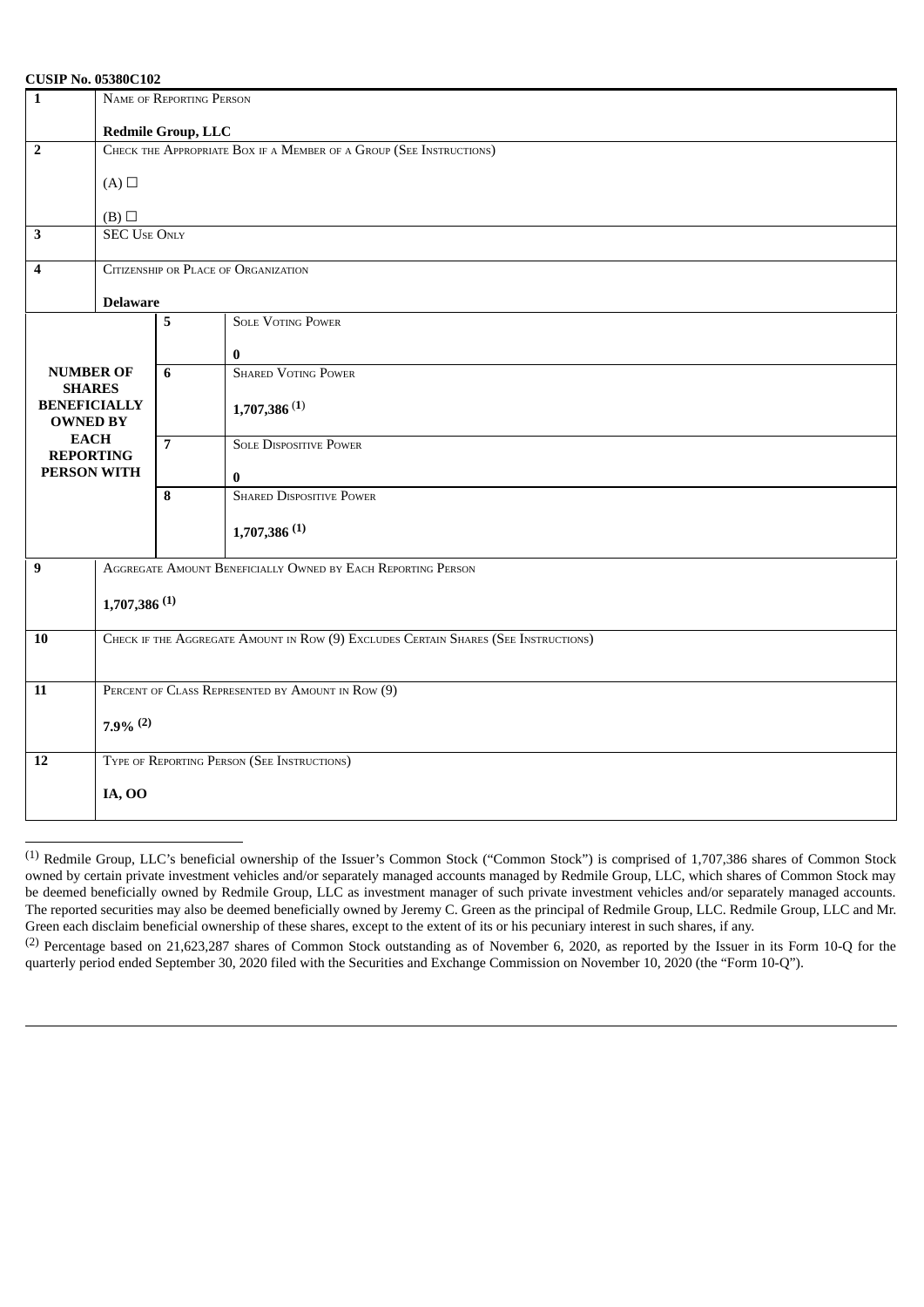## **CUSIP No. 05380C102**

| $\overline{1}$                                                                   | NAME OF REPORTING PERSON                                                            |                |                                 |  |  |  |
|----------------------------------------------------------------------------------|-------------------------------------------------------------------------------------|----------------|---------------------------------|--|--|--|
|                                                                                  | Jeremy C. Green                                                                     |                |                                 |  |  |  |
| $\overline{2}$                                                                   | CHECK THE APPROPRIATE BOX IF A MEMBER OF A GROUP (SEE INSTRUCTIONS)                 |                |                                 |  |  |  |
|                                                                                  | $(A)$ $\square$                                                                     |                |                                 |  |  |  |
|                                                                                  | (B)                                                                                 |                |                                 |  |  |  |
| $\overline{\mathbf{3}}$                                                          | <b>SEC USE ONLY</b>                                                                 |                |                                 |  |  |  |
| $\boldsymbol{4}$                                                                 | CITIZENSHIP OR PLACE OF ORGANIZATION                                                |                |                                 |  |  |  |
|                                                                                  | <b>United Kingdom</b>                                                               |                |                                 |  |  |  |
|                                                                                  |                                                                                     | 5              | <b>SOLE VOTING POWER</b>        |  |  |  |
|                                                                                  |                                                                                     |                | $\bf{0}$                        |  |  |  |
|                                                                                  |                                                                                     | $6\phantom{1}$ | <b>SHARED VOTING POWER</b>      |  |  |  |
| <b>NUMBER OF</b><br><b>SHARES</b>                                                |                                                                                     |                | $1,707,386$ <sup>(3)</sup>      |  |  |  |
| <b>BENEFICIALLY</b>                                                              |                                                                                     |                |                                 |  |  |  |
| <b>OWNED BY</b><br><b>EACH</b>                                                   |                                                                                     | $\overline{7}$ | <b>SOLE DISPOSITIVE POWER</b>   |  |  |  |
| <b>REPORTING</b>                                                                 |                                                                                     |                | $\bf{0}$                        |  |  |  |
| PERSON WITH                                                                      |                                                                                     | 8              | <b>SHARED DISPOSITIVE POWER</b> |  |  |  |
|                                                                                  |                                                                                     |                | $1,707,386$ <sup>(3)</sup>      |  |  |  |
| AGGREGATE AMOUNT BENEFICIALLY OWNED BY EACH REPORTING PERSON<br>$\boldsymbol{9}$ |                                                                                     |                |                                 |  |  |  |
|                                                                                  |                                                                                     |                |                                 |  |  |  |
|                                                                                  | $1,707,386$ <sup>(3)</sup>                                                          |                |                                 |  |  |  |
| 10                                                                               | CHECK IF THE AGGREGATE AMOUNT IN ROW (9) EXCLUDES CERTAIN SHARES (SEE INSTRUCTIONS) |                |                                 |  |  |  |
| $\overline{11}$                                                                  | PERCENT OF CLASS REPRESENTED BY AMOUNT IN ROW (9)                                   |                |                                 |  |  |  |
|                                                                                  |                                                                                     |                |                                 |  |  |  |
|                                                                                  | $7.9\%$ <sup>(4)</sup>                                                              |                |                                 |  |  |  |
| 12                                                                               | TYPE OF REPORTING PERSON (SEE INSTRUCTIONS)                                         |                |                                 |  |  |  |
|                                                                                  | IN, HC                                                                              |                |                                 |  |  |  |
|                                                                                  |                                                                                     |                |                                 |  |  |  |

<sup>(3)</sup> Jeremy C. Green's beneficial ownership of Common Stock is comprised of 1,707,386 shares of Common Stock owned by certain private investment vehicles and/or separately managed accounts managed by Redmile Group, LLC, which shares of Common Stock may be deemed beneficially owned by Redmile Group, LLC as investment manager of such private investment vehicles and/or separately managed accounts. The reported securities may also be deemed beneficially owned by Jeremy C. Green as the principal of Redmile Group, LLC. Redmile Group, LLC and Mr. Green each disclaim beneficial ownership of these shares, except to the extent of its or his pecuniary interest in such shares, if any.

<sup>(4)</sup> Percentage based on 21,623,287 shares of Common Stock outstanding as of November 6, 2020, as reported by the Issuer in the Form 10-Q.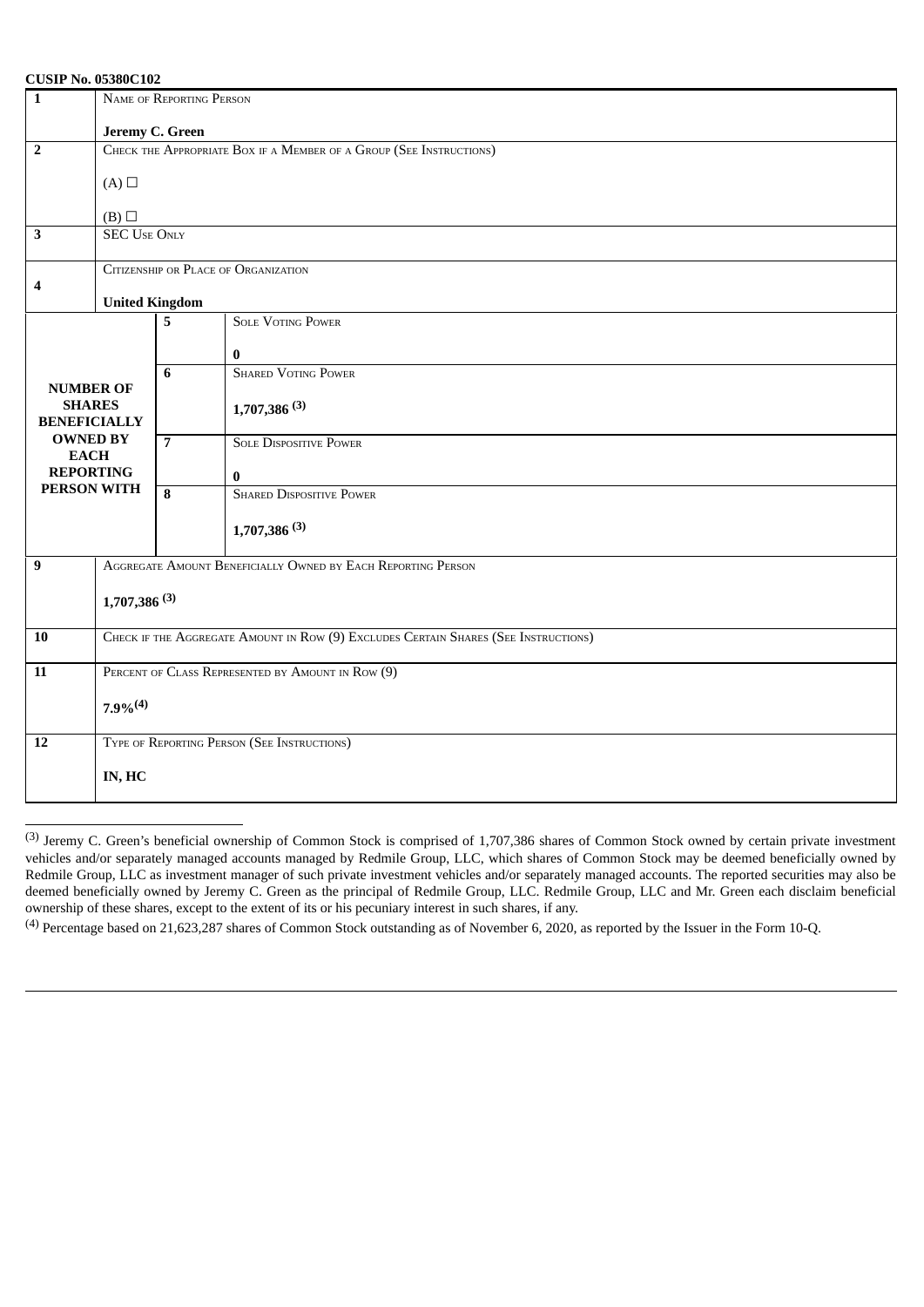- **Item 1.**
- (a) Name of Issuer

AVITA Medical, Inc.

(b) Address of Issuer's Principal Executive Offices

28159 Avenue Stanford, Suite 220 Valencia, California 91355

### **Item 2.**

(a) Names of Persons Filing

Redmile Group, LLC Jeremy C. Green

(b) Address of Principal Business office or, if None, Residence

Redmile Group, LLC One Letterman Drive Building D, Suite D3-300 The Presidio of San Francisco San Francisco, California 94129

Jeremy C. Green c/o Redmile Group, LLC One Letterman Drive Building D, Suite D3-300 The Presidio of San Francisco San Francisco, California 94129

(c) Citizenship

Redmile Group, LLC: Delaware Jeremy C. Green: United Kingdom

(d) Title of Class of Securities

Common Stock, \$0.0001 par value

(e) CUSIP Number

05380C102

- **Item 3.** If this statement is filed pursuant to §§ 240.13d-1(b) or 240.13d-2(b) or (c), check whether the person filing is a:
	- (a)  $\Box$  Broker or dealer registered under section 15 of the Act (15 U.S.C. 780);
	- (b)  $\Box$  Bank as defined in section 3(a)(6) of the Act (15 U.S.C. 78c);
	- (c)  $\Box$  Insurance company as defined in section 3(a)(19) of the Act (15 U.S.C. 78c);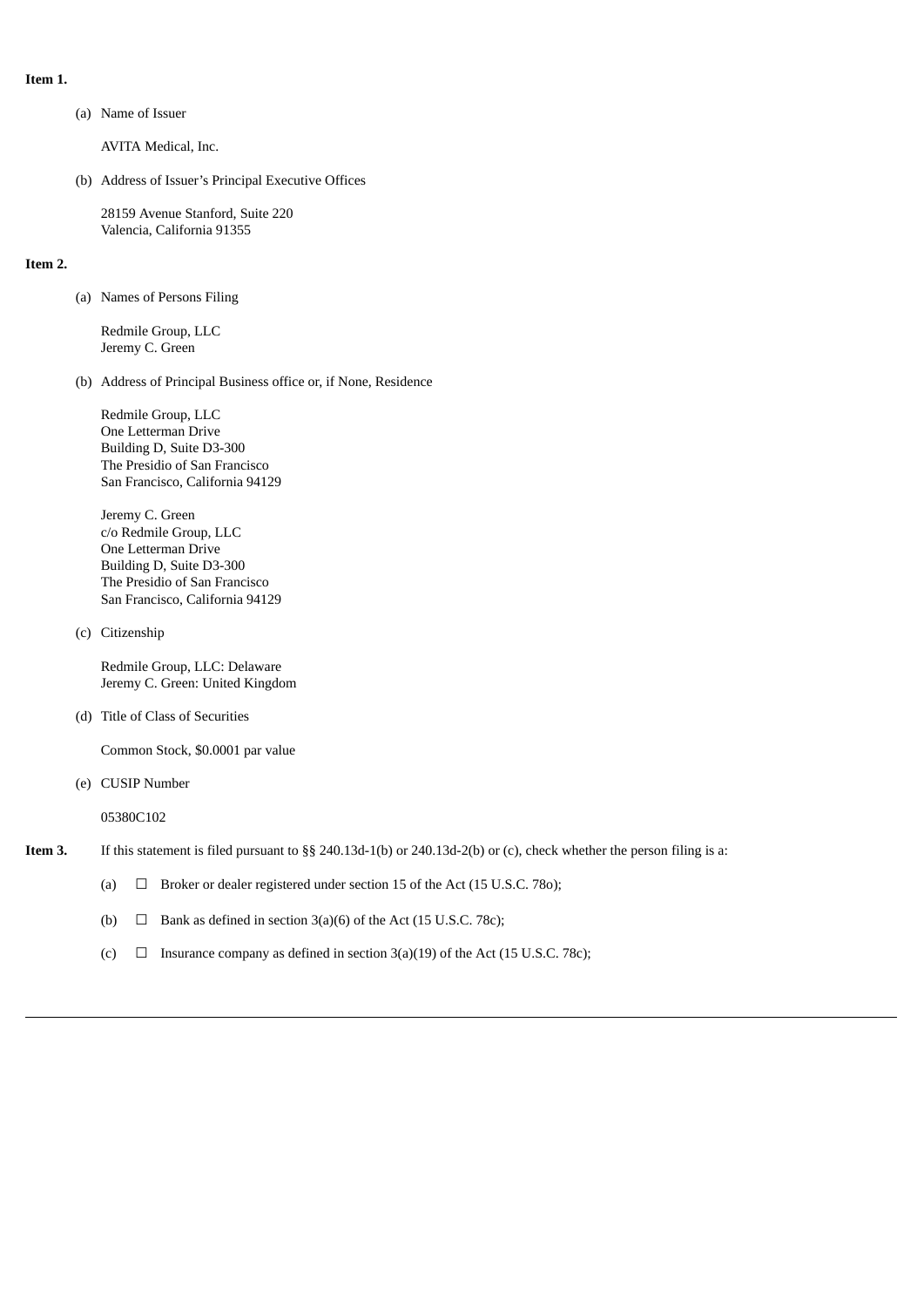- (d)  $\Box$  Investment company registered under section 8 of the Investment Company Act of 1940 (15 U.S.C 80a-8);
- (e)  $\boxtimes$  An investment adviser in accordance with § 240.13d-1(b)(1)(ii)(E);
- (f)  $\Box$  An employee benefit plan or endowment fund in accordance with § 240.13d-1(b)(1)(ii)(F);
- (g)  $\boxtimes$  A parent holding company or control person in accordance with § 240.13d-1(b)(1)(ii)(G);
- (h)  $\Box$  A savings associations as defined in Section 3(b) of the Federal Deposit Insurance Act (12 U.S.C. 1813);
- (i)  $\Box$  A church plan that is excluded from the definition of an investment company under section 3(c)(14) of the Investment Company Act of 1940 (15 U.S.C. 80a-3);
- (i)  $\Box$  A non-U.S. institution in accordance with § 240.13d-1(b)(1)(ii)(J);
- (k)  $\Box$  Group, in accordance with § 240.13d-1(b)(1)(ii)(K). If filing as a non-U.S. institution in accordance with § 240.13d-1(b)(1)(ii)(J), please specify the type of institution: \_

#### **Item 4. Ownership.**

(a) Amount beneficially owned:

Redmile Group, LLC – 1,707,386 \* Jeremy C. Green – 1,707,386 \*

(b) Percent of class:

Redmile Group, LLC – 7.9%\*\* Jeremy C. Green – 7.9%\*\*

- (c) Number of shares as to which Redmile Group, LLC has:
	- (i) Sole power to vote or to direct the vote:

0

(ii) Shared power to vote or to direct the vote:

1,707,386 \*

(iii) Sole power to dispose or to direct the disposition of:

0

(iv) Shared power to dispose or to direct the disposition of:

1,707,386\*

Number of shares as to which Jeremy C. Green has:

(i) Sole power to vote or to direct the vote:

# $\Omega$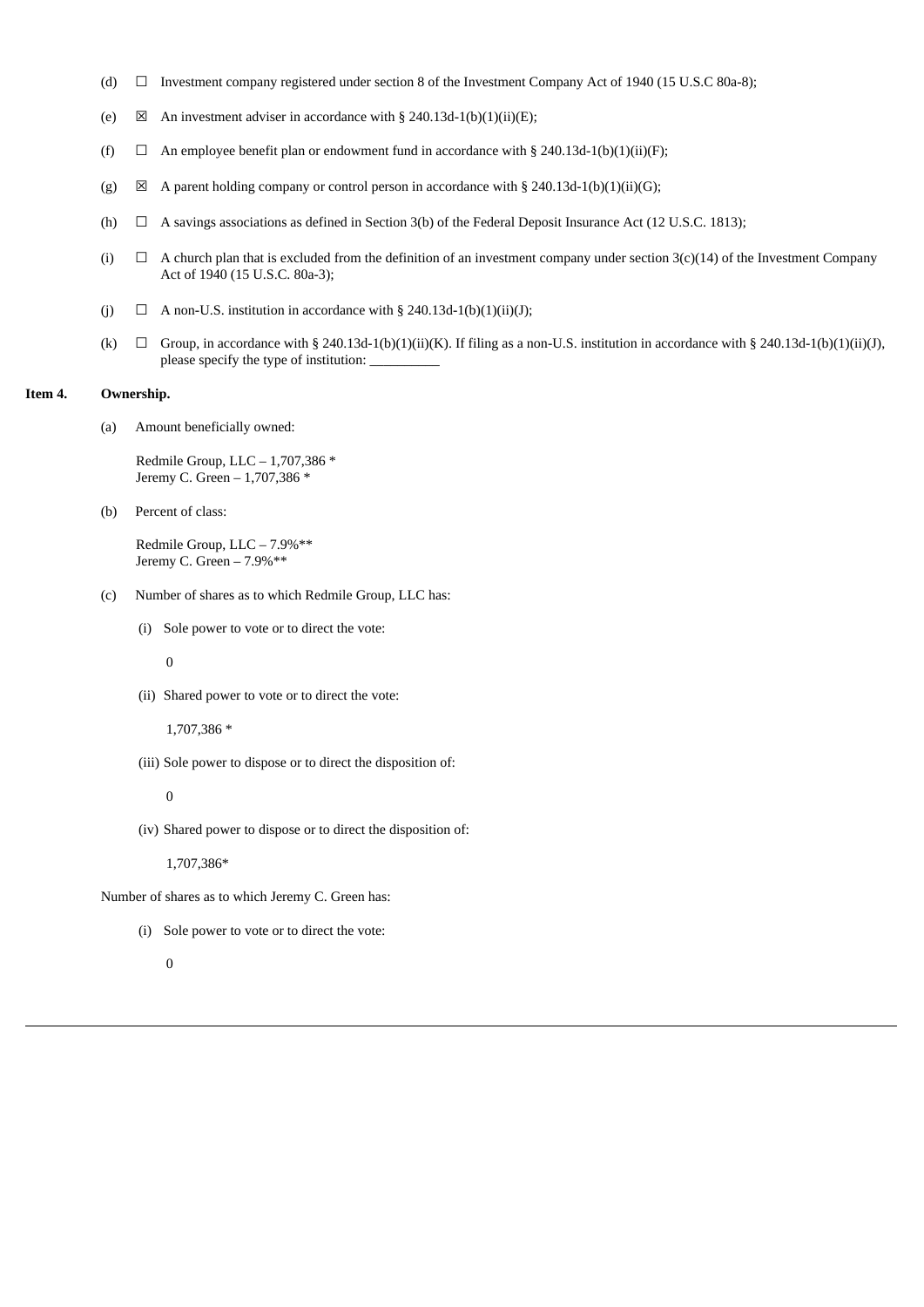(ii) Shared power to vote or to direct the vote:

1,707,386\*

(iii) Sole power to dispose or to direct the disposition of:

0

(iv) Shared power to dispose or to direct the disposition of:

1,707,386\*

- \* Redmile Group, LLC's and Jeremy C. Green's beneficial ownership of the Issuer's Common Stock is comprised of 1,707,386 shares of Common Stock owned by certain private investment vehicles and/or separately managed accounts managed by Redmile Group, LLC, which shares of Common Stock may be deemed beneficially owned by Redmile Group, LLC as investment manager of such private investment vehicles and/or separately managed accounts. The reported securities may also be deemed beneficially owned by Jeremy C. Green as the principal of Redmile Group, LLC. Redmile Group, LLC and Mr. Green each disclaim beneficial ownership of these shares, except to the extent of its or his pecuniary interest in such shares, if any.
- \*\* Percentage based on 21,623,287 shares of Common Stock outstanding as of November 6, 2020, as reported by the Issuer in the Form 10-Q.

## **Item 5. Ownership of Five Percent or Less of a Class.**

If this statement is being filed to report the fact that as of the date hereof the reporting person has ceased to be the beneficial owner of more than 5 percent of the class of securities, check the following  $\Box$ 

### **Item 6. Ownership of More than Five Percent on Behalf of Another Person.**

N/A.

Item 7. Identification and Classification of the Subsidiary Which Acquired the Security Being Reported on By the Parent Holding Company **or Control Person.**

See the response to Item 4.

**Item 8. Identification and Classification of Members of the Group.**

N/A

**Item 9. Notice of Dissolution of Group.**

N/A

## **Item 10. Certifications.**

By signing below I certify that, to the best of my knowledge and belief, the securities referred to above were not acquired and are not held for the purpose of or with the effect of changing or influencing the control of the issuer of the securities and were not acquired and are not held in connection with or as a participant in any transaction having that purpose or effect, other than activities solely in connection with a nomination under § 240.14a-11.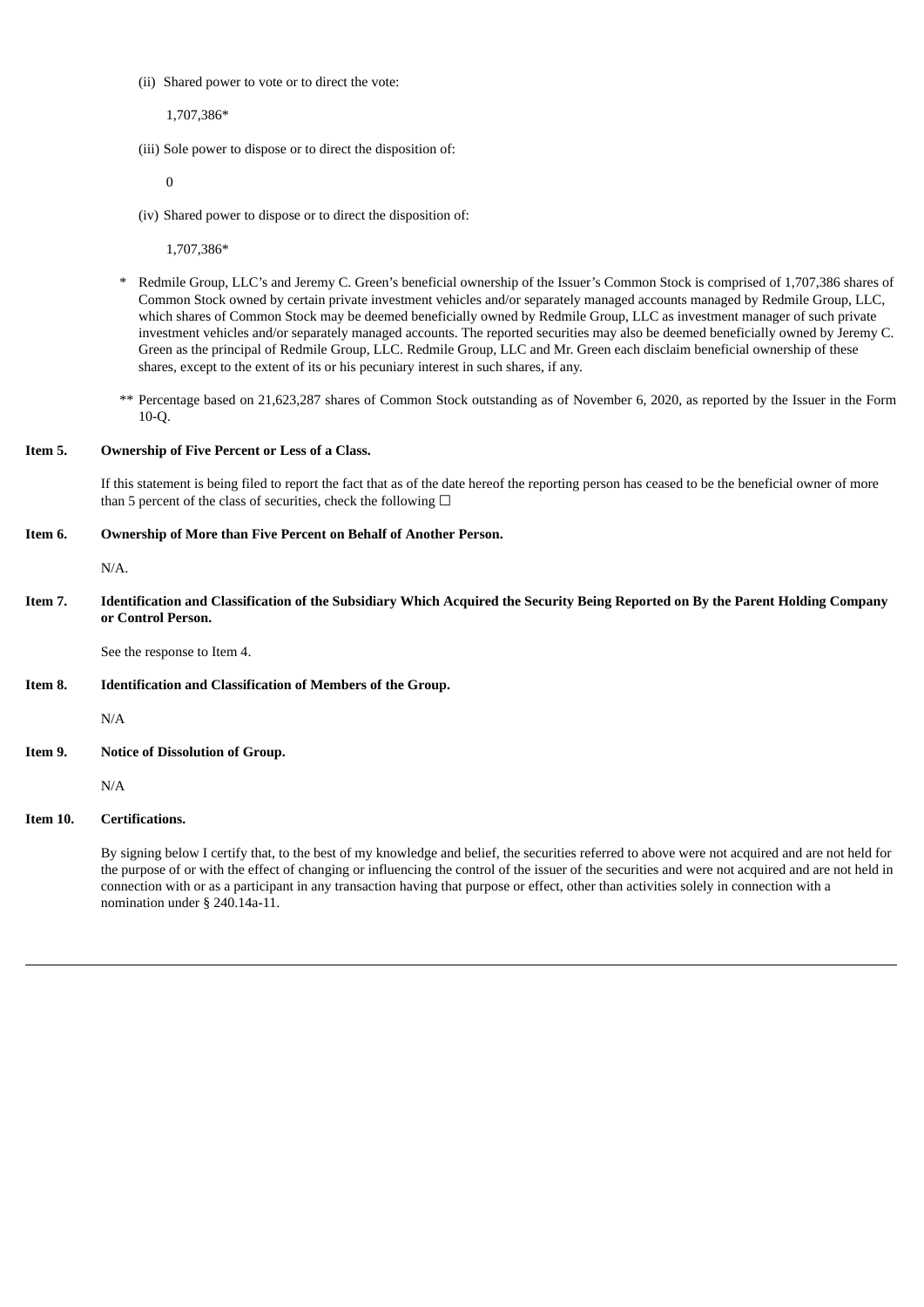# **SIGNATURE**

After reasonable inquiry and to the best of my knowledge and belief, I certify that the information set forth in this statement is true, complete and correct.

Date: February 16, 2021

# **Redmile Group, LLC**

By: /s/ Jeremy C. Green Name: Jeremy C. Green

Title: Managing Member

/s/ Jeremy C. Green **Jeremy C. Green**